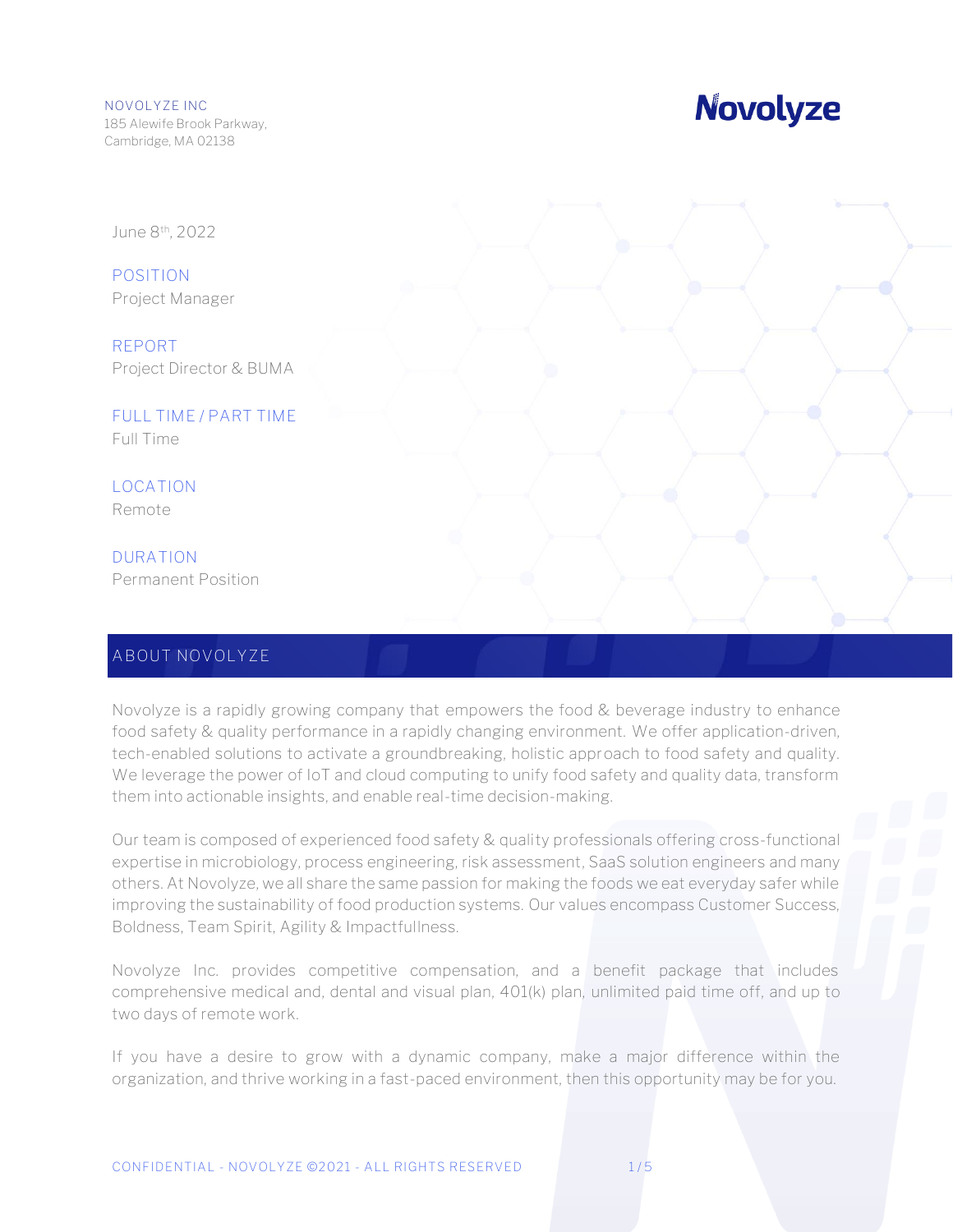## **Novolyze**

### **WHY YOU SHOULD JOIN NOVOLYZE**

Novolyze proposal aim to positively impact the world. Joining Novolyze will allow you to embrace this commitment over public health and sustainability. By joining Novolyze you will also be onboard with a dynamic fast-growing company where team members are highly considered. Fast growing companies often offer careers evolvement opportunities. Historical French and Serbian bounds will offer a multicultural environment that will enrich your open mind set.

You will be able to carry out company's mission: to improve the safety and quality of food while helping to limit the resources necessary for its production, thus contributing to safer and more sustainable consumption for consumers. While doing that you will join a young, dynamic, highly qualified team with a resolutely entrepreneurial spirit that gives the best of itself every day to design and deliver innovative products and services, marketed through visionary business models.

#### **MAJOR EFFECT**

Deliver value to customers and prospects by helping them achieve their objectives using Novolyze products and services while maximizing the ROI of the projects.

### **JOB DESCRIPTION**

The ideal candidate must be an accomplished project manager professional with knowledge in Food safety & quality. A sensibility to SaaS and digitalization will be highly appreciated. Candidates will:

Presales:

- Support Project scope of work building
- Ensure technical sales offer construction in order to guarantee the feasibility and quality of the proposed solutions
- Review quotes
- Provide costs and schedule estimation to sales team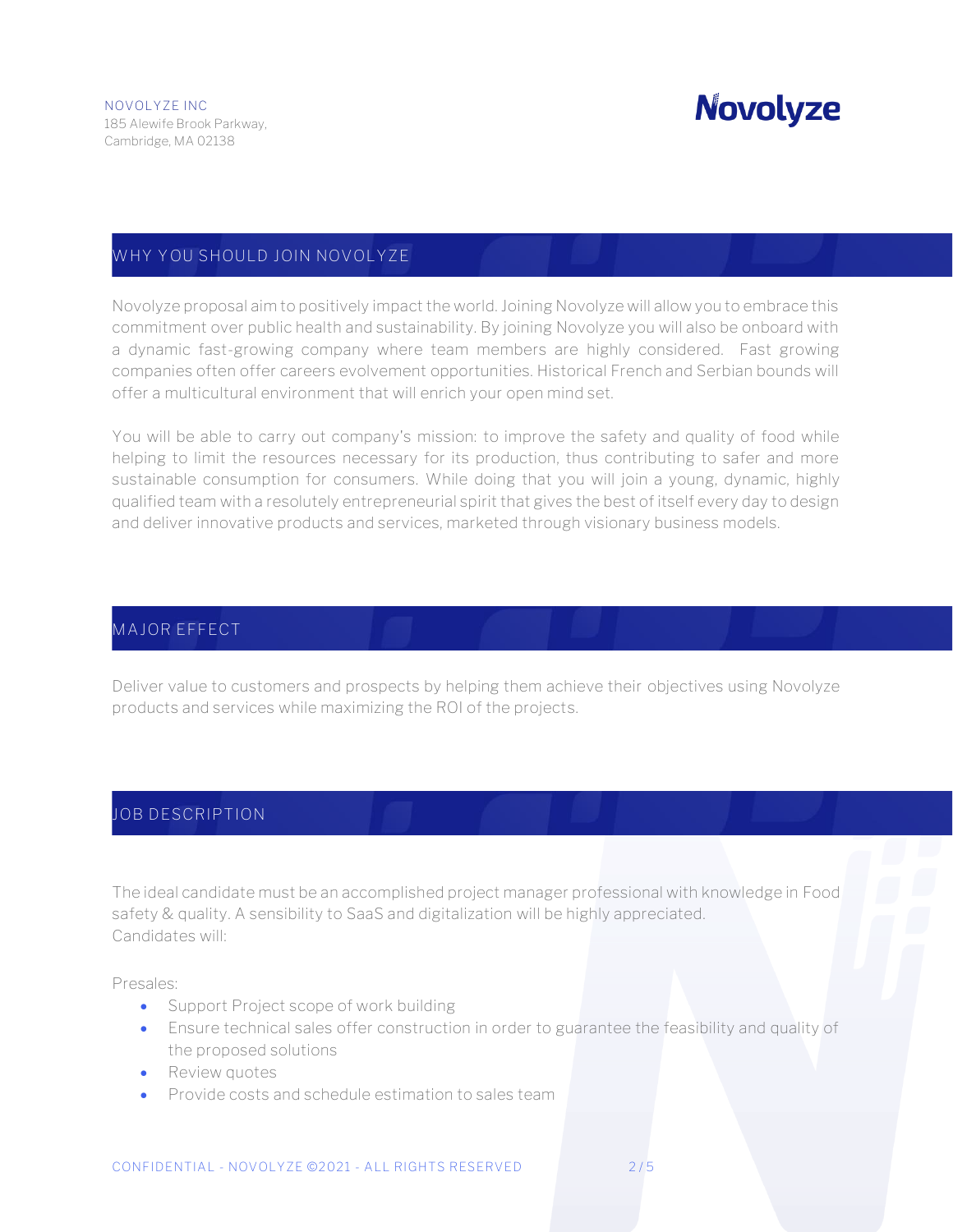## **Novolyze**

- Provide customers product demo when needed
- Estimates and mitigate specific risks related to projects under your responsibility
- Provide product and services expertise in order to maximize customer value understanding
- Conduct process improvement campaign and action
- Standardize ops presales process

Project Management :

- Conduct technical projects assigned by the Project Director
- Drive customers' Food Safety Plan reviews
- Monitor cost and optimize delivery budget compliance
- Solve issues and document improvement measures while feeding our quality management system
- Monitor project KPI's
- Monitor project delivery turnaround time
- Ensure stakeholders satisfaction
- Ensure documented research bibliography when necessary
- Conduct on site customer support services
- Supervise and coordinate the work of all delivery stakeholders
- Monitor and control the progress of tasks, compliance with the schedule and budget, escalate alerts or blocking points to the Project Director
- Provide information necessary for customer invoicing
- Set up interfaces and bridges between departments
- Train and lead meetings with stakeholders involved in the project
- Write test protocols and reports
- Train customer to Novolyze solutions
- Support management in building a supply team and resources setup in the US

### **INTERACTIONS**

- This person will report to Project Director
- This person will interact with different business lines and internal departments
	- o Platform and validation businesses
	- o Departments: Customer success, sales, product development
- Position will also be customer facing (product presentations, events, sales steps support, etc.)

#### **PROFIL**

**ROFIL**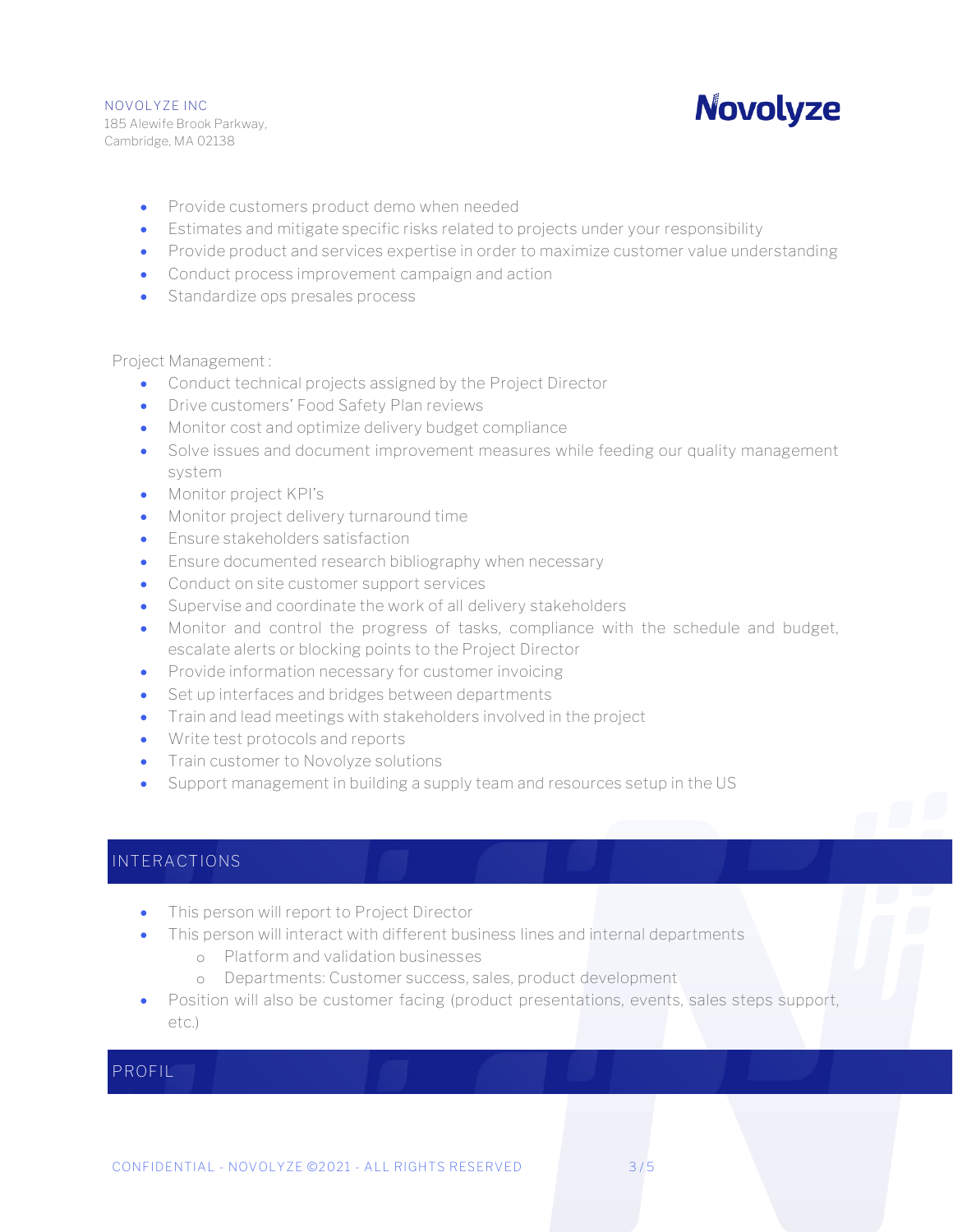**Novolyze** 

- PhD, Engineering degree, master's degree level 2 or equivalent required-focused either on manufacturing, sciences, Food Safety & Quality, food industry digitalization or process engineering
- 5+ years of experience in Project management related to food safety or quality or as plant QA manager
- Project management certified individual will be highly appreciated ex: "Project Management Professional" (PMP certificate)
- Process Authority or PCQI trained individual
- Ability to troubleshoot food safety issues by observing-analyzing data and identifying gaps and corrective actions
- Experiment on Food safety plan building or animation
- Idea leadership- change management- able to influence the business- able to manage conflict and drive the Quality Management agenda
- Ability to lead people- providing timely feedback to address and optimize personnel performance.
- Excellent communication skills (presentation- report writing- teaching/training).
- Knowledge of food processes
- Knowledge over Software and digital transformation
- Spanish and/or French could be appreciated
- Time Organization according to priorities
- Transversal management
- Emotional intelligence
- Strong customer orientation (internal or external), taking satisfaction into account
- Dynamism, optimism, strong sense of contact
- Ability to engage him/herself and meet commitments
- Travel ability will be expected

### **APPLICATION**

**RESPONSIBILITIES**

If you are interested in this position, please send your CV + cover letter to [talents@novolyze.com](mailto:talents@novolyze.com)

Novolyze prohibits all discrimination and encourages diversity in all forms. Novolyze is committed to respecting the diversity of its employees and to providing them with an inclusive work environment.